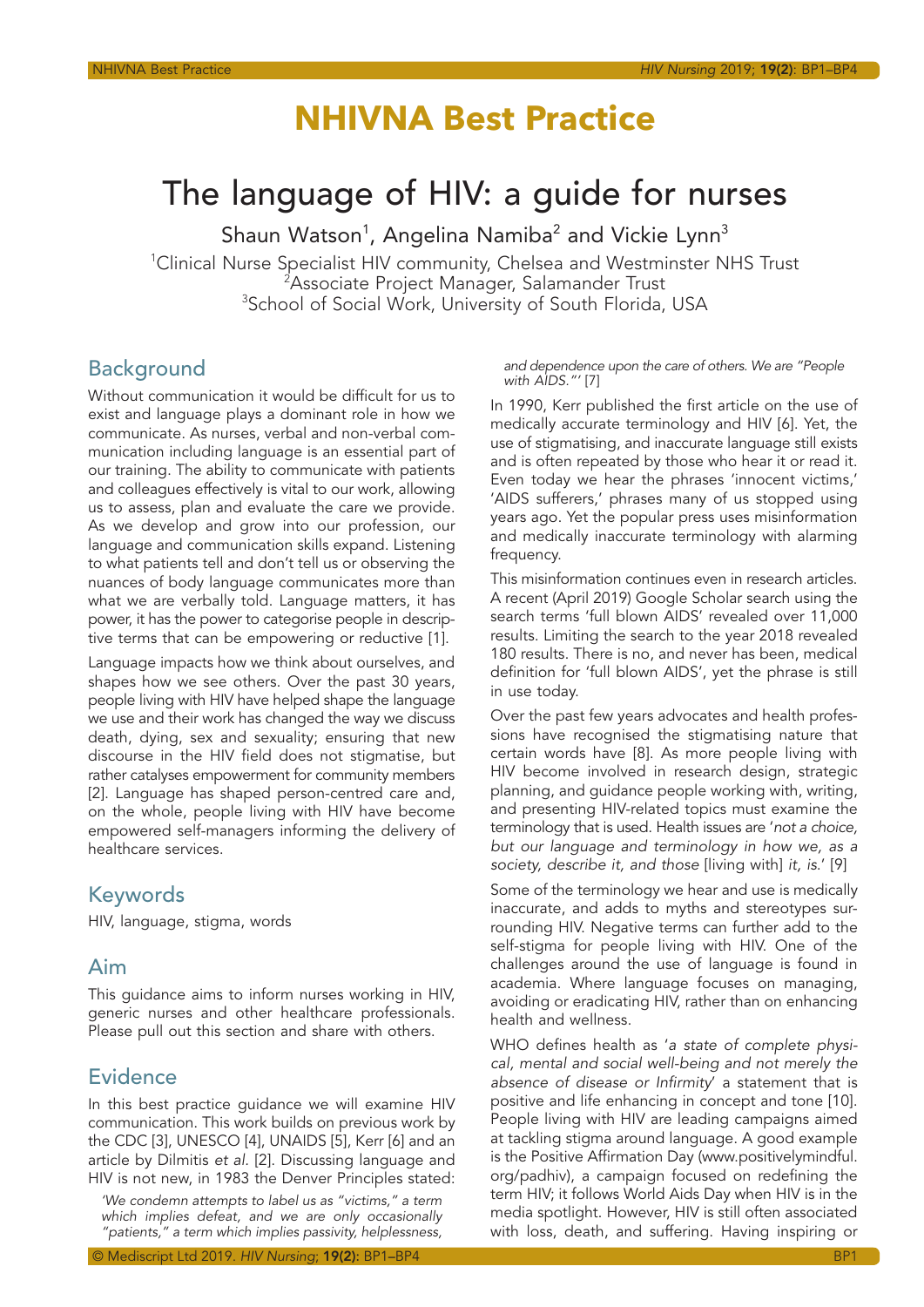#### *HIV Nursing* 2019; 19(2): BP1–BP4 NHIVNA Best Practice

empowering statements connected with HIV helps redefine what it means, tackles perceptions and offers an alternative view. I am 'healthy, intelligent, vibrant' declares a status and so much more, it challenges understanding and supports a sense of self-worth and respect.

# Guidance

#### Rule 1. Positive words

Focus on using positive words such as 'promoting health' (two positive words) rather than 'ending disease' (two negative words)

Let's start with the basics. There is a very good resource (Figure 1) developed through ongoing conversations with people living with HIV over a 3-year period (2012–2016) [11].

### HIV or AIDS

People often use HIV and AIDS interchangeably and use HIV/AIDS as a coverall diagnosis, when they are very different diagnoses We need to be clear when talking about HIV (a virus) or AIDS (a clinical syndrome). Although associated they are not the same thing leading to confusion and misinformation. Some people still think there is an 'AIDS test', and that people are 'dying from AIDS' rather than dying from HIV-related conditions.

### **Disclosure**

We've used this term to describe how someone tells another about their HIV status but the definition of disclosure is 'the action of making new or secret information known' a fact, especially a secret, that is made known 'is the act of giving people new or secret information' [12]. The word secret is highlighted in many definitions and its associated words exposure, confession, revelation, divulgence, are almost biblical! Disclosure is a loaded, legal, negative word. When people living with HIV 'disclose' their status, they are reinforcing self-stigma and the belief that they have done something wrong. Using words such as 'telling', or 'sharing' carry less stigma – becoming less about hiding something.

## Infection/infectious/infected

Avoid the word infection when discussing HIV, especially when referring to a person. Dilmitis *et al.* stated 'in an English thesaurus, the word ''infection'' is associated with ''corrupt, dirty, tainted''' [2]. Referring to "catching HIV infections" rather than acquiring HIV conjures thoughts of 'contamination, impurity and even death' [13]. Alternative, more neutral words, such as 'acquire' or 'transmit' say the same thing, but carry a different feeling.

Owing to this association issues remain with using the word 'clean' and it frequently rears its head on gay

apps such as Grindr or Scruff: 'drug and disease free' 'clean as of ...'.

## Lost to follow-up

This is another term commonly used within healthcare settings and, lost to follow-up refers to patients, not a lost set of keys or an object. Using 'need to find' puts the emphasis and some responsibility on healthcare providers to find ways to be accessible and accountable and to find ways to keep patients engaged in healthcare.

## People living with HIV

Taking the experience of people living with HIV and turning it into an acronym such as PWLH, PWH, or PLHIV is unnecessary. Dilmitis *et al.* point out that '*spelling out people living with HIV … is preferable to highlight that actual persons are being referred to rather than using an abbreviation*', it's dehumanising, adding that '*using acronyms when referring to people can dull awareness of the person or people and adds to a sense of being labelled and the loss of our identity as human beings*' [2]. UNAIDS suggests that abbreviations for population groups can be used but should be limited to charts or graphs where brevity is required [5].

#### Rule 2. Person-first language

It is important to use language that puts people first. Using language that puts people first acknowledges people living with HIV as fellow human beings

## Person first language/people-first language

Many erroneously believe people-first language started in the mental health community. However, this concept was first discussed in the Denver Principles and later advocate by other groups [7].

## Mother-to-child transmission (MTCT)

Dilmitis *et al*. described the accusatory tone that this statement has, firmly placing the blame on the mother. They state that women find comprehensive prevention of 'vertical transmission' is less accusatory and more conducive to male involvement; it also has the potential to increase access to services by not stigmatising women living with HIV.

## Serodiscordant

This word is often used in discussion about PrEP and Undetectable equals untransmittable (U=U). Serodiscordant simply means one partner is a person living with HIV and one is not. Discordant is something that is harsh and jarring because of a lack of harmony. Over medicalising what is a human relationship fuels stigma and discrimination. Most people in a relationship where one partner is living with HIV find it's rarely an issue. Even the word sero-different or magnetic (positive/ negative) over medicalises the situation. Although, for ease, 'sero-different' focus on the fact that what is different about the couple is their HIV status.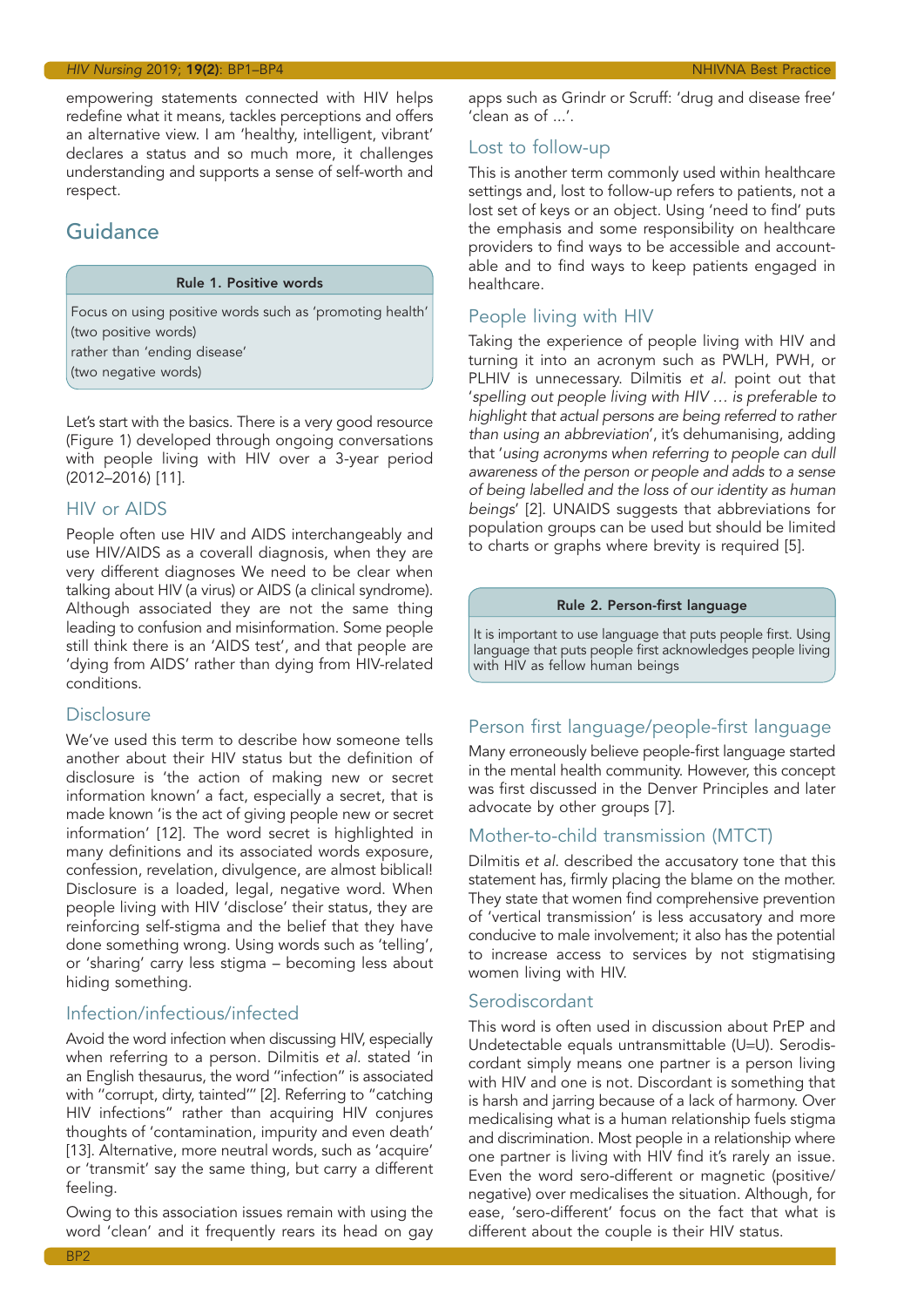# **HIV #LanguageMatters: Using Preferred Language to Reduce Stigma**

**Created for and by People Living with HIV**

| Stigmatizing                                                                                                                                                                                                                                                                                                                         | <b>Preferred</b>                                                                                                                                              |
|--------------------------------------------------------------------------------------------------------------------------------------------------------------------------------------------------------------------------------------------------------------------------------------------------------------------------------------|---------------------------------------------------------------------------------------------------------------------------------------------------------------|
| HIV infected person                                                                                                                                                                                                                                                                                                                  | Person living with HIV, PLHIV. Do not use "infected" when referring to a person.                                                                              |
| HIV or AIDS patient, AIDS or HIV                                                                                                                                                                                                                                                                                                     |                                                                                                                                                               |
| carrier                                                                                                                                                                                                                                                                                                                              | Use People First Language, which puts the person before the diagnosis or label. For example,<br>instead of "HIV positive women", use "women living with HIV". |
| Positives or HIVers<br>Died of AIDS, to die of AIDS                                                                                                                                                                                                                                                                                  | Died of AIDS-related illness, AIDS-related complications, or end stage HIV                                                                                    |
|                                                                                                                                                                                                                                                                                                                                      |                                                                                                                                                               |
| <b>AIDS virus</b>                                                                                                                                                                                                                                                                                                                    | HIV (AIDS is a diagnosis not a virus and cannot be transmitted)                                                                                               |
| Full-blown AIDS                                                                                                                                                                                                                                                                                                                      | There is no medical definition for this phrase, simply use the term AIDS, or Stage 3 HIV                                                                      |
| <b>HIV virus</b>                                                                                                                                                                                                                                                                                                                     | This is redundant, simply use HIV                                                                                                                             |
| Zero new infections                                                                                                                                                                                                                                                                                                                  | Zero new HIV acquisitions/transmissions                                                                                                                       |
| <b>HIV</b> infections                                                                                                                                                                                                                                                                                                                | HIV transmissions, diagnosed with HIV, people living with HIV                                                                                                 |
| <b>HIV</b> infected                                                                                                                                                                                                                                                                                                                  | Person living with/diagnosed with HIV or acquired HIV                                                                                                         |
| Number of infections                                                                                                                                                                                                                                                                                                                 | Number diagnosed with HIV or /number of HIV acquisitions                                                                                                      |
| Became infected                                                                                                                                                                                                                                                                                                                      | Contracted, acquired, diagnosed with                                                                                                                          |
| HIV-exposed infant                                                                                                                                                                                                                                                                                                                   | Infant exposed to HIV                                                                                                                                         |
| Serodiscordant couple                                                                                                                                                                                                                                                                                                                | Serodifferent, magnetic, or mixed status couple                                                                                                               |
| Mother to child transmission                                                                                                                                                                                                                                                                                                         | Vertical transmission/perinatal transmission                                                                                                                  |
| Victim, Innocent Victim, Sufferer,<br>contaminated, infected                                                                                                                                                                                                                                                                         | Person living with HIV; survivor, thriver; warrior (Do not use "infected" when referring to a person)                                                         |
| AIDS orphans                                                                                                                                                                                                                                                                                                                         | Children orphaned by loss of parents/guardians who died of AIDS related complications                                                                         |
| AIDS test                                                                                                                                                                                                                                                                                                                            | HIV test (AIDS is a diagnosis, there is no such thing as an AIDS test)                                                                                        |
| To catch AIDS, Transmit AIDS, To<br>catch HIV, to spread HIV                                                                                                                                                                                                                                                                         | An AIDS diagnosis; developed AIDS; to contract HIV; the transmission of HIV                                                                                   |
| Compliant                                                                                                                                                                                                                                                                                                                            | Adherent; taking medication as prescribed                                                                                                                     |
| Prostitute or prostitution                                                                                                                                                                                                                                                                                                           | Sex worker; sale of sexual services; transactional sex                                                                                                        |
| Promiscuous                                                                                                                                                                                                                                                                                                                          | Has or having multiple partners                                                                                                                               |
| Unprotected sex                                                                                                                                                                                                                                                                                                                      | Condomless sex with PrEP, Condomless sex without PrEP, sex not protected by condoms, sex not<br>protected by antiretroviral prevention methods                |
| Death Sentence, Fatal condition or<br>life-threatening condition                                                                                                                                                                                                                                                                     | HIV is a chronic health condition, a manageable health condition (as long as people are in care and<br>treatment)                                             |
| 'Tainted" blood; "dirty" needles                                                                                                                                                                                                                                                                                                     | Blood containing HIV; shared needles                                                                                                                          |
| Clean, as in "I am clean are you?"                                                                                                                                                                                                                                                                                                   | Referring to yourself or others as being "clean" suggests that those living with HIV are dirty. Avoid this<br>term                                            |
| 'a drug that prevents HIV infection"                                                                                                                                                                                                                                                                                                 | a drug that prevents the transmission of HIV, PrEP                                                                                                            |
| End HIV, End AIDS                                                                                                                                                                                                                                                                                                                    | End HIV transmission, Be specific: are we ending HIV or AIDS?                                                                                                 |
| Thanks to those who have assisted in the creation and dissemination of this information.<br>We continue to educate in order to reduce stigma and improve the quality of life for those living with HIV.<br>In honor of those who have gone before us and those who continue to advocate for human rights.<br>2019<br>$V_{\perp}$ vnn |                                                                                                                                                               |

*Figure 1: Preferred language to describe HIV [11]*

### Rule 3. Avoid the language of war

Describing HIV in militaristic ways such as immune cells as soldiers fighting HIV, or ending HIV as elimination, killing or the scourge of AIDS or using these words may lead people to think those living with HIV have to 'fought' or 'eliminated' [3]

## War! What is it good for?

Avoid language around living with HIV and HIV cure strategies such as elimination, shock and kill, fight, battle or war. This language is commonly used by researchers investigating the possibility of a cure. However these terms are militaristic and not helpful